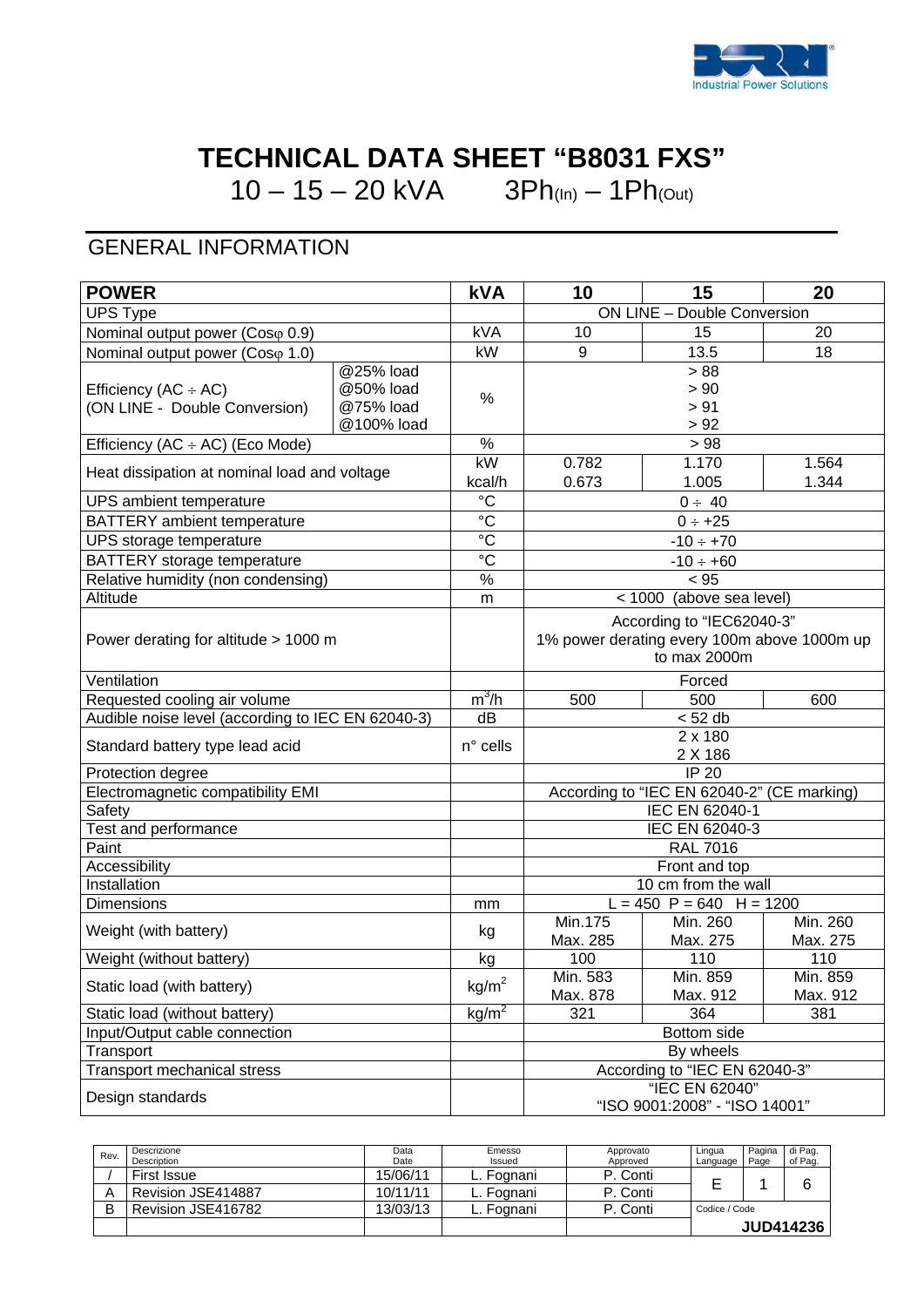| Free contact interface            | On request                                                 |
|-----------------------------------|------------------------------------------------------------|
| l Serial communication interface  | Standard: RS232 - USB<br>Optional: RS485 (ModBus protocol) |
| Parallel configuration (optional) | Up to 5+1 (Redundant parallel)<br>Up to 6 (Power parallel) |

# BLOCK DIAGRAM



- 1. Input mains (separate for by-pass and rectifier)
- 2. Rectifier and battery charger
- 3. Maximum internal battery: 3,3Ah, 7,2Ah and 9Ah 60 or 62 batteries
- 4. Optional external battery
- 5. Inverter
- 6. Emergency line (by-pass with backfeed contactor)
- 7. Inverter (SSI) and by-pass (SSB) static switch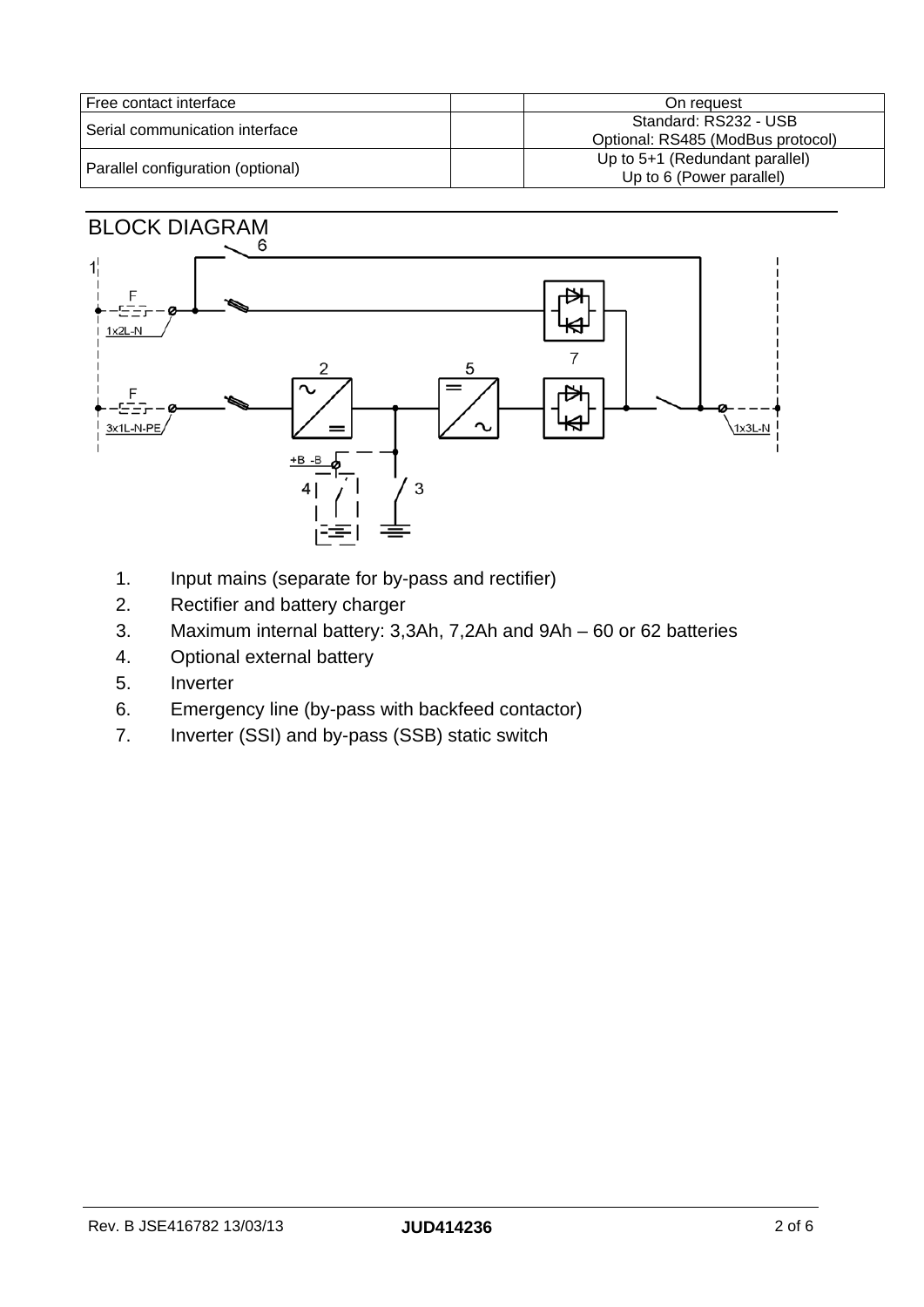#### UPS INPUT: RECTIFIER AND BATTERY CHARGER

| <b>POWER</b>                                       |            | <b>kVA</b> | 10                            | 15   | 20 |
|----------------------------------------------------|------------|------------|-------------------------------|------|----|
| Input                                              |            |            | Three-phase + Neutral         |      |    |
| Nominal input voltage range                        |            | Vac        | 400                           |      |    |
|                                                    |            | %          | $-20/+15$                     |      |    |
| Input frequency range                              |            | Hz         | $50 - 60$                     |      |    |
|                                                    |            | %          | $\pm 5$ / $\pm 10$ adjustable |      |    |
| Input power factor                                 |            |            | > 0.99                        |      |    |
|                                                    | @25% load  |            |                               | 20 < |    |
| Input current THD at nominal voltage               | @50% load  | %          |                               | 8 <  |    |
| and THDV $< 0.5\%$                                 | @75% load  |            |                               | 6<   |    |
|                                                    | @100% load |            |                               | 4<   |    |
| DC output voltage accuracy                         |            | $\%$       | $+/- 1%$                      |      |    |
| DC output voltage ripple                           |            | $%$ rms    | 2% rms                        |      |    |
| Battery recharging characteristic                  |            |            | <b>IU (DIN 41773)</b>         |      |    |
| Maximum recharging current<br>- at nominal load    |            | A          | 6                             | 10   | 6  |
| Bridge rectifier type                              |            |            | <b>IGBT PFC</b>               |      |    |
| Input protection                                   |            |            | <b>Fuses</b>                  |      |    |
| Inrush input current                               |            | A          | < maximum nominal current     |      |    |
| Earth leakage current                              |            | mA         | < 22                          |      |    |
| Nominal current absorbed from mains                |            | A          | 14                            | 21   | 26 |
| (at nominal load and battery charged)              |            |            |                               |      |    |
| Maximum current absorbed from mains                |            | A          | 21                            | 28   |    |
| (at nom. Load, max. recharging current and nominal |            |            |                               |      | 35 |
| input voltage)                                     |            |            |                               |      |    |
| Settable walk-in                                   |            | sec        | Sectable from 5" to 30"       |      |    |
| Settable hold-off                                  |            | sec        | Sectable from 1" to 300"      |      |    |

### **BATTERY**

| <b>POWER</b>                                                | <b>kVA</b> | 10                                     | 15   | 20 |
|-------------------------------------------------------------|------------|----------------------------------------|------|----|
| Maximum internal battery                                    |            | 60 or 62 batteries 3,3AH - 7,2AH - 9AH |      |    |
| Standard type                                               |            | Maintenance free                       |      |    |
| Cells number (settable)                                     |            | 2x180 or 2x186                         |      |    |
| Floating voltage at 25°C (settable)                         | Vdc        | 2x406 or 2x418                         |      |    |
| Minimum battery discharge voltage                           | Vdc        | Settable                               |      |    |
| Inverter input power (at nominal load)                      | kW         | 9.5                                    | 14.3 | 19 |
| Inverter input current<br>(at nominal load and minimum Vdc) | Α          | 13.5                                   | 20.5 | 27 |
| Battery Protection (external to the UPS)                    |            | <b>Fuses</b>                           |      |    |
| <b>Battery Test</b>                                         |            | Included as standard                   |      |    |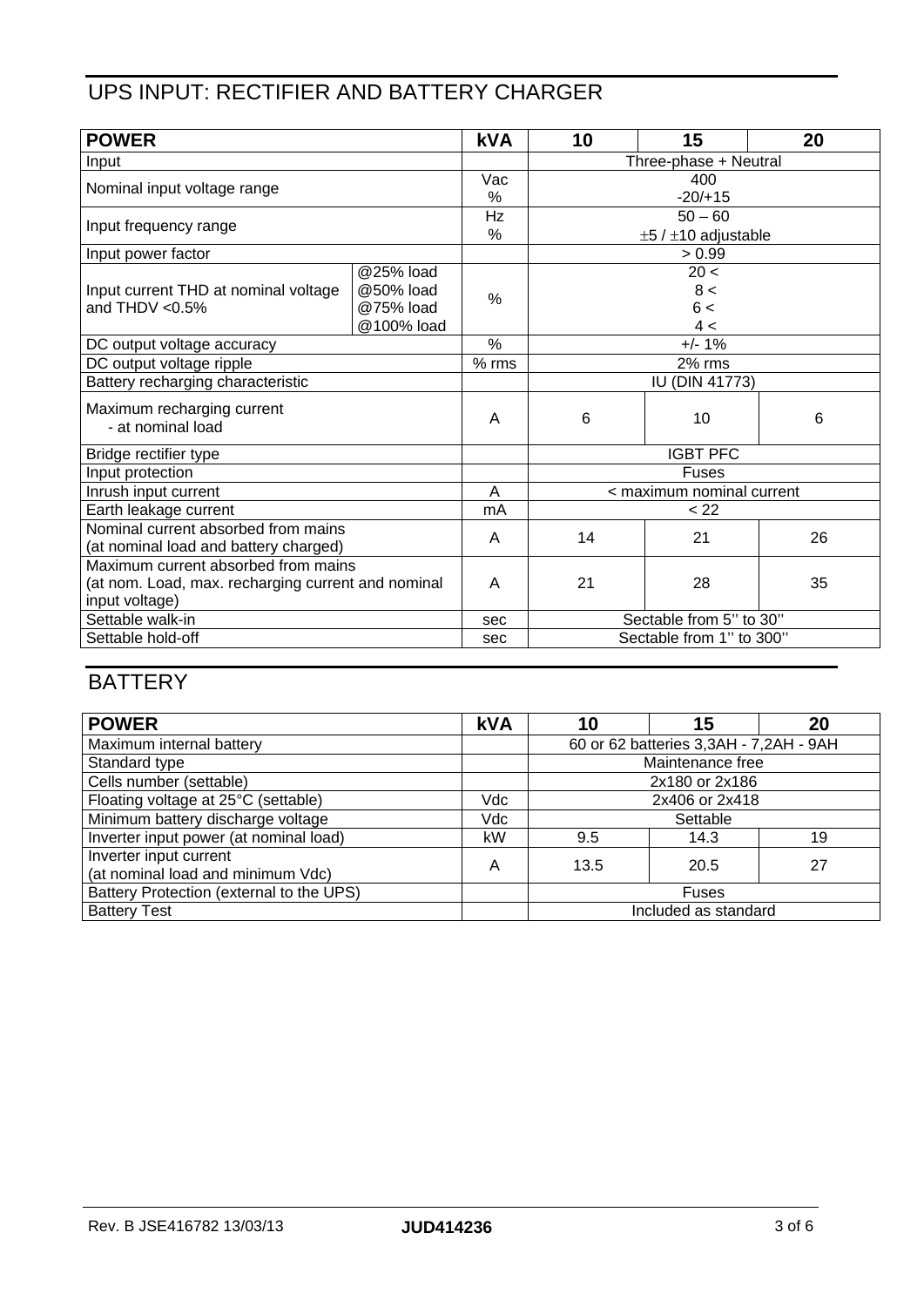#### UPS OUTPUT: INVERTER

| <b>POWER</b>                                     | <b>kVA</b>    | 10                                                                   | 15                             | 20  |
|--------------------------------------------------|---------------|----------------------------------------------------------------------|--------------------------------|-----|
| <b>Inverter Bridge</b>                           |               | Modular IGBT (transformerless)                                       |                                |     |
| Nominal output power (Coso 0.9)                  | <b>kVA</b>    | 10                                                                   | 15                             | 20  |
| Nominal output power (Coso 1.0)                  | kW            | 9                                                                    | 13.5                           | 18  |
| Efficiency ( $DC \div AC$ )                      | $\%$          |                                                                      | > 95                           |     |
| Output                                           |               |                                                                      | Single phase                   |     |
| Nominal output voltage (selectable)              | Vac           |                                                                      | 220-230-240                    |     |
| Output voltage stability                         |               |                                                                      |                                |     |
| - Static (balanced Load)                         | $\%$          |                                                                      | ±1                             |     |
| - Static (unbalanced Load)                       | $\%$          |                                                                      | ±2                             |     |
| - Dynamic (step load 20%÷100%÷20%)               | $\%$          |                                                                      | ± 5                            |     |
| - Output voltage recovery time (after step load) | ms            |                                                                      | < 20                           |     |
| - IEC EN 62040-3                                 |               |                                                                      | Class 1                        |     |
| Output frequency (selectable)                    | Hz            |                                                                      | $50 - 60$                      |     |
| Output frequency stability                       |               |                                                                      |                                |     |
| - Free running quartz oscillator                 | Hz            | ± 0,001                                                              |                                |     |
| - Inverter sync. with mains                      | Hz            |                                                                      | $\pm 2$ (other on request)     |     |
| - Slew rate                                      | Hz/s          |                                                                      | ±1                             |     |
| Nominal Output Current (@ 400 Vac output)        |               |                                                                      |                                |     |
| - Coso 0.9 (leading and lagging)                 | A             | 43                                                                   | 65                             | 87  |
| - Coso 1 (purely resistive load)                 |               | 39                                                                   | 58                             | 78  |
|                                                  |               |                                                                      | 125% for 10 min                |     |
| Overload capability                              |               |                                                                      | 125%/150% for 30 sec           |     |
|                                                  |               | >150% for 10 sec                                                     |                                |     |
| Short circuit current                            | A             | $\overline{70}$                                                      | 104                            | 140 |
|                                                  |               |                                                                      |                                |     |
| Short circuit characteristic                     |               | Elect. short circuit protection, current limited at<br>above values. |                                |     |
|                                                  |               |                                                                      | Automatic stop after 5 seconds |     |
|                                                  |               |                                                                      |                                |     |
| Selectivity                                      |               | Within 1/2 cycle (Fuse GL 20% In)                                    |                                |     |
| Output waveform                                  |               |                                                                      | Sinusoidal                     |     |
| Output harmonic distortion                       |               |                                                                      |                                |     |
| - Linear Load                                    | $\frac{0}{0}$ |                                                                      | < 2                            |     |
| - Non Linear Load                                |               |                                                                      | < 5                            |     |
| - IEC EN 62040-3                                 |               |                                                                      | Fully compliant                |     |
| Max crest factor without derating                |               |                                                                      | 3:1                            |     |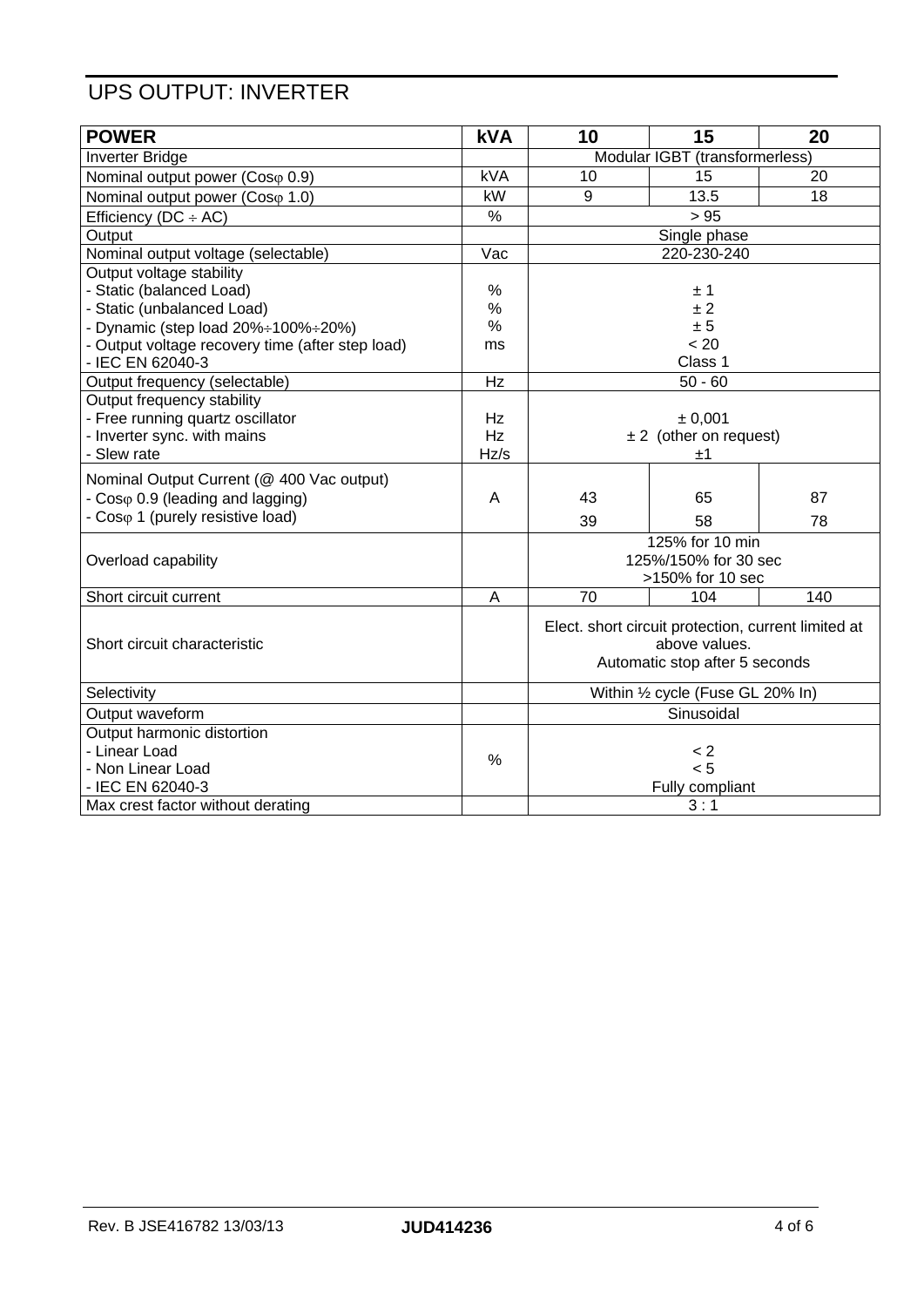### UPS OUTPUT: BY PASS

| Automatic static by-pass                           |      | Electronic thyristor switch                                                                                  |
|----------------------------------------------------|------|--------------------------------------------------------------------------------------------------------------|
| Protection                                         |      | Fuses                                                                                                        |
| <b>Bypass</b>                                      | Vac  | Single phase                                                                                                 |
| Nominal Voltage (selectable)                       | Vac  | $220 - 230 - 240$                                                                                            |
| Range                                              | %    | ±10                                                                                                          |
| Nominal Frequency (selectable)                     | Hz   | 50-60                                                                                                        |
| Range                                              | $\%$ | $\pm$ (1÷5) $\pm$ 10 adjustable                                                                              |
| Transfer mode                                      |      | Without break                                                                                                |
| Transfer inverter $\rightarrow$ automatic bypass   |      | In case of :<br>- Short circuit<br>- Battery end of discharge<br>- Inverter test<br>- Inverter not operating |
| Retransfer automatic bypass $\rightarrow$ inverter |      | - Automatic<br>- Block on bypass after 6 transfers within 2<br>minutes, reset by front panel                 |
| <b>Overload Capability</b>                         | %    | 150 continuously<br>1000 for 1 Cycle                                                                         |
| Manual By-Pass                                     |      | Standard:<br>- Electronically controlled<br>- No break                                                       |
| Back feed protection                               |      | Included in basic unit                                                                                       |